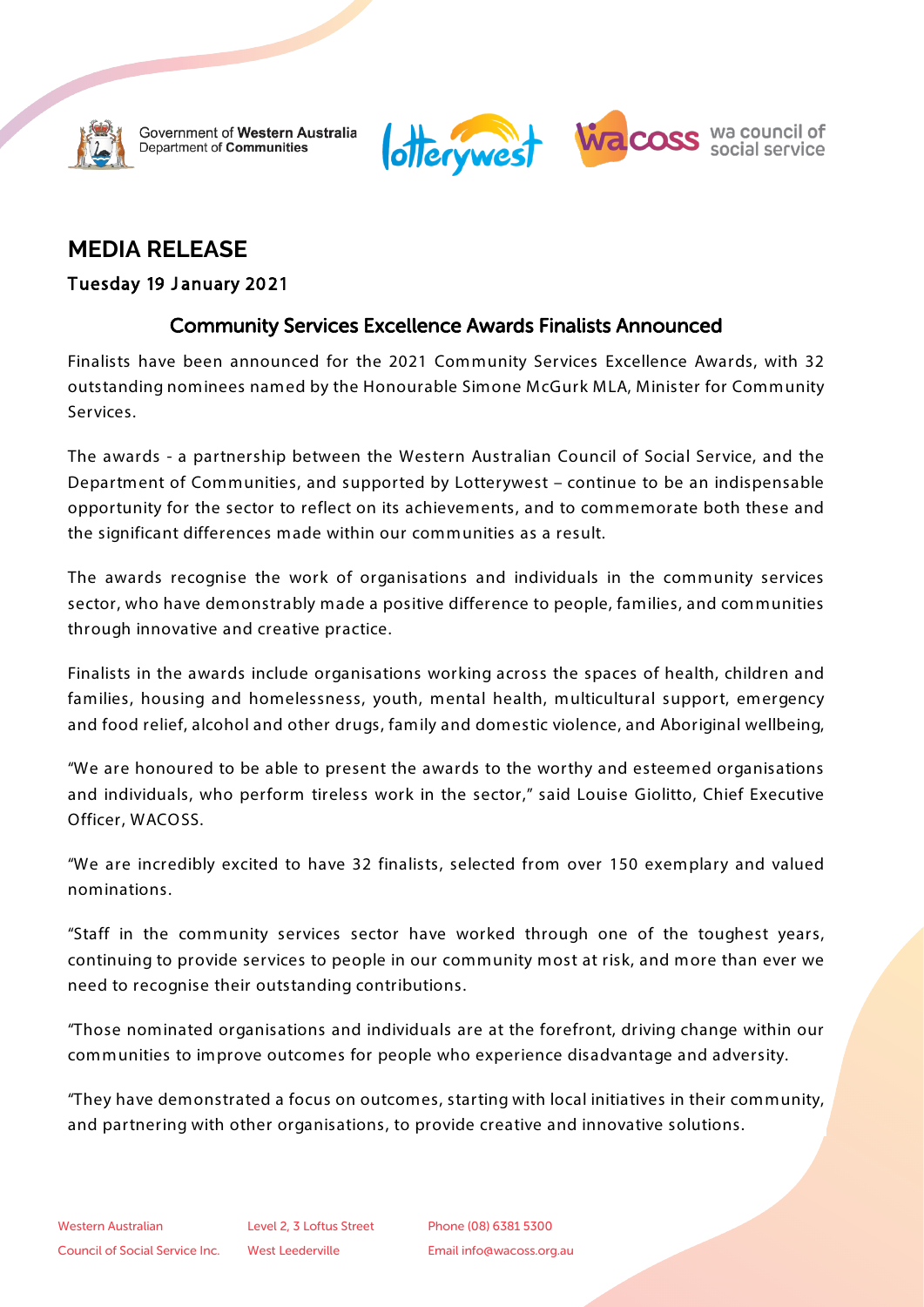

"The awards would not be possible without the long-term partnership with the Government, and the support of Lotterywest," Louise Giolitto concluded.

Winners for each category will be announced at an evening event on Tuesday 23 February 2021, which will be opened by the Department of Communities' Director General, Michelle Andrews and WACOSS President, Debra Zanella, with awards presented by Honourable Simone McGurk MLA, Minister for Community Services and Mr Tony Krsticevic, Shadow Minister for Community Services.

The Community Services Excellence Awards coincides with the WACOSS Conference Finding Ground: Building a better way back together, 22-24 February 2021.

#### Community Services Excellence Awards

Date: Tuesday 23 February 2021 Time: 5:30pm – 8:30pm Location: Esplanade Hotel Fremantle, 45 Marine Terrace, Fremantle, WA, 6160

Tickets for the awards ceremony are available at: [www.cseawards.org.au](http://www.cseawards.org.au/)

#### **Community Services Excellence Awards Finalists**

#### **Organisational Categories**

#### Category 1 – Small Organisation

Dismantle Perth Inner City Youth Service Street Law Centre WA Teach Learn Grow

#### Category 2 – Medium Organisation

Midlas SHQ (Sexual Health Quarters) Umbrella Multicultural Community Care Services Zonta House Refuge Association

#### Category 3 – Large Organisation

City of Gosnells Multicultural Services Centre of WA Ngarliyarndu B indirri Aboriginal Corporation Ruah Community Services